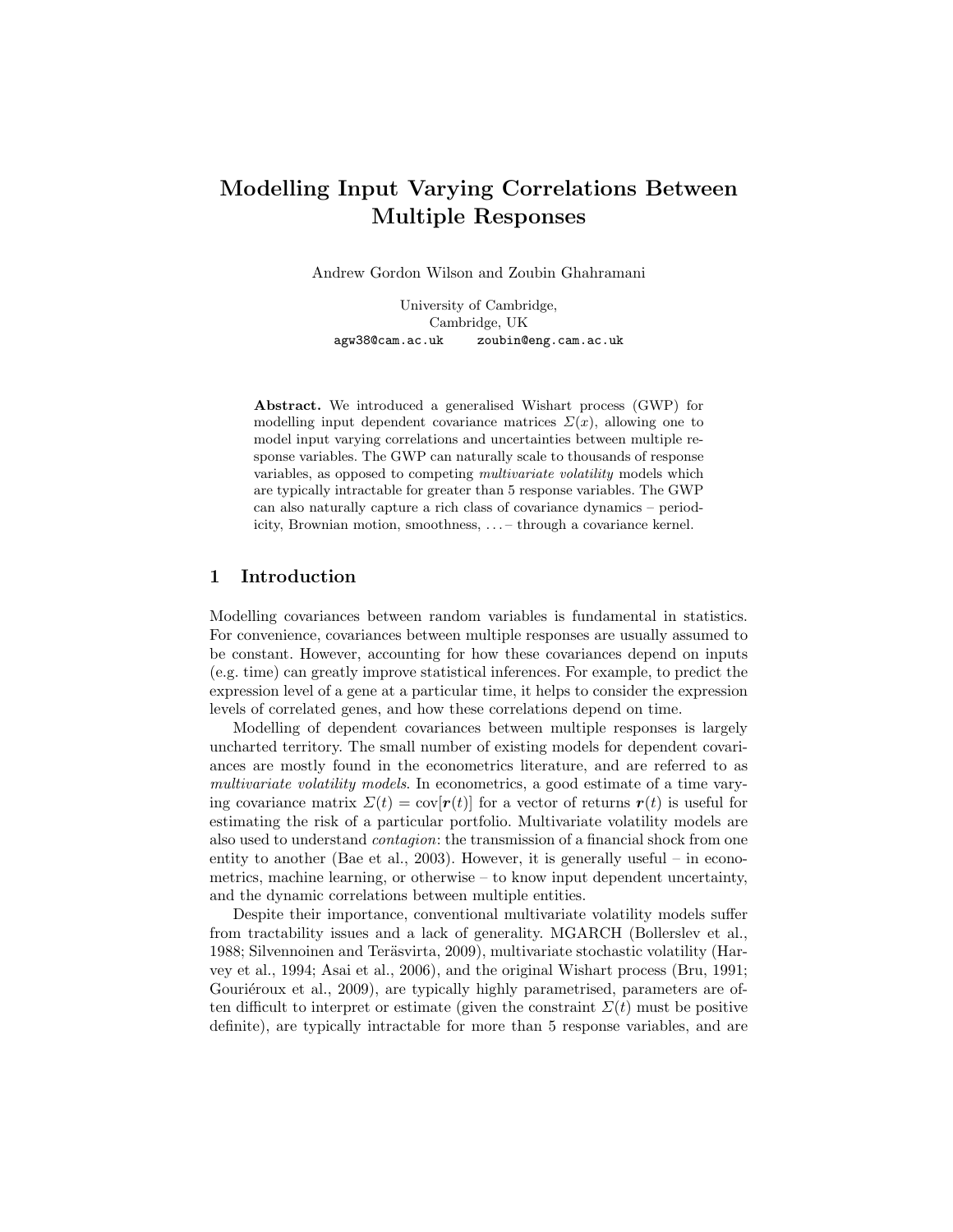restricted to Brownian motion or Markovian covariance dynamics (Silvennoinen and Teräsvirta, 2009; Gouriéroux, 1997; Gouriéroux et al., 2009).

Modelling of dependent covariances is beautifully suited to a Bayesian nonparametric approach. We introduced the Bayesian nonparametric generalised Wishart process (GWP) prior (Wilson and Ghahramani, 2010, 2011) over input dependent matrices  $\Sigma(x)$ , where  $x \in \mathcal{X}$  is an arbitrary input variable. The generalised Wishart process volatility model has the following desirable properties:

- 1. The GWP is tractable for up to at least  $1000 \times 1000$  covariance matrices.
- 2. The small number of free parameters give information about the underlying source of volatility, like whether there is periodicity (and if so what the period would be), and how far into the past one should look for good forecasts.
- 3. The input variable can be any arbitrary  $x \in \mathcal{X}$  just as easily as it can represent time (useful for spatially varying dependencies, and for including covariates like interest rates in time series models).
- 4. The dynamics of  $\Sigma(x)$  can easily be specified as periodic, smooth, Brownian motion, etc., through a kernel function.
- 5. Missing data are handled easily, and there is prior support for any (uncountably infinite) sequence of covariance matrices  $\{\Sigma(x_1), \ldots, \Sigma(x_n)\}.$

## 2 Construction

The Wishart distribution is a distribution over positive definite matrices. Given a  $p \times \nu$  matrix A with entries  $A_{ij} \sim \mathcal{N}(0, 1)$ , and a lower triangular matrix of constants L, the product  $LAA^{\top}L^{\top}$  has a Wishart distribution:

$$
LAA^{\top}L^{\top} \sim \mathcal{W}_p(\nu, LL^{\top}). \tag{1}
$$

To turn the Wishart distribution into a generalised Wishart process (in its simplest form), one replaces the Gaussian random variables with Gaussian processes (Rasmussen and Williams, 2006). We let the matrix A be a function of inputs x, by filling each entry with a Gaussian process:  $A_{ij}(x) \sim \mathcal{GP}(0, k)$ . We let

$$
\Sigma(x) = LA(x)A(x)^{\top}L^{\top}.
$$
 (2)

At any given x, the matrix  $A(x)$  is a matrix of Gaussian random variables, since a Gaussian process function evaluated at any input location is simply a Gaussian random variable. Therefore at any  $x, \Sigma(x)$  has a Wishart marginal distribution.  $\Sigma(x)$  is a collection of positive definite matrices, indexed by x, and dynamics controlled by the covariance kernel k.  $\Sigma(x)$  has a generalised Wishart process prior, and we write  $\Sigma(x) \sim \mathcal{GWP}(\nu, L, k)$ . The parameters are easily interpretable. L controls the prior expectation of  $\Sigma(x)$  at any  $x: \mathbb{E}[\Sigma(x)] = \nu L L^{\top}$ . The greater  $\nu$  the greater our confidence in this prior expectation. The covariance kernel controls how the entries of  $\Sigma(x)$  vary with x:  $cov(\Sigma_{ij}(x), \Sigma_{ij}(x')) \propto k(x, x')^2$ . A single draw from a GWP prior over  $2 \times 2$  covariance matrices is illustrated in Figure 1. Given vector valued observations  $r(x)$  (e.g. a vector of stock returns indexed by  $x$ ), we can efficiently infer a posterior over the generalised Wishart process using Elliptical Slice Sampling (Murray et al., 2010), which is a recent MCMC technique designed to sample from posteriors with Gaussian priors.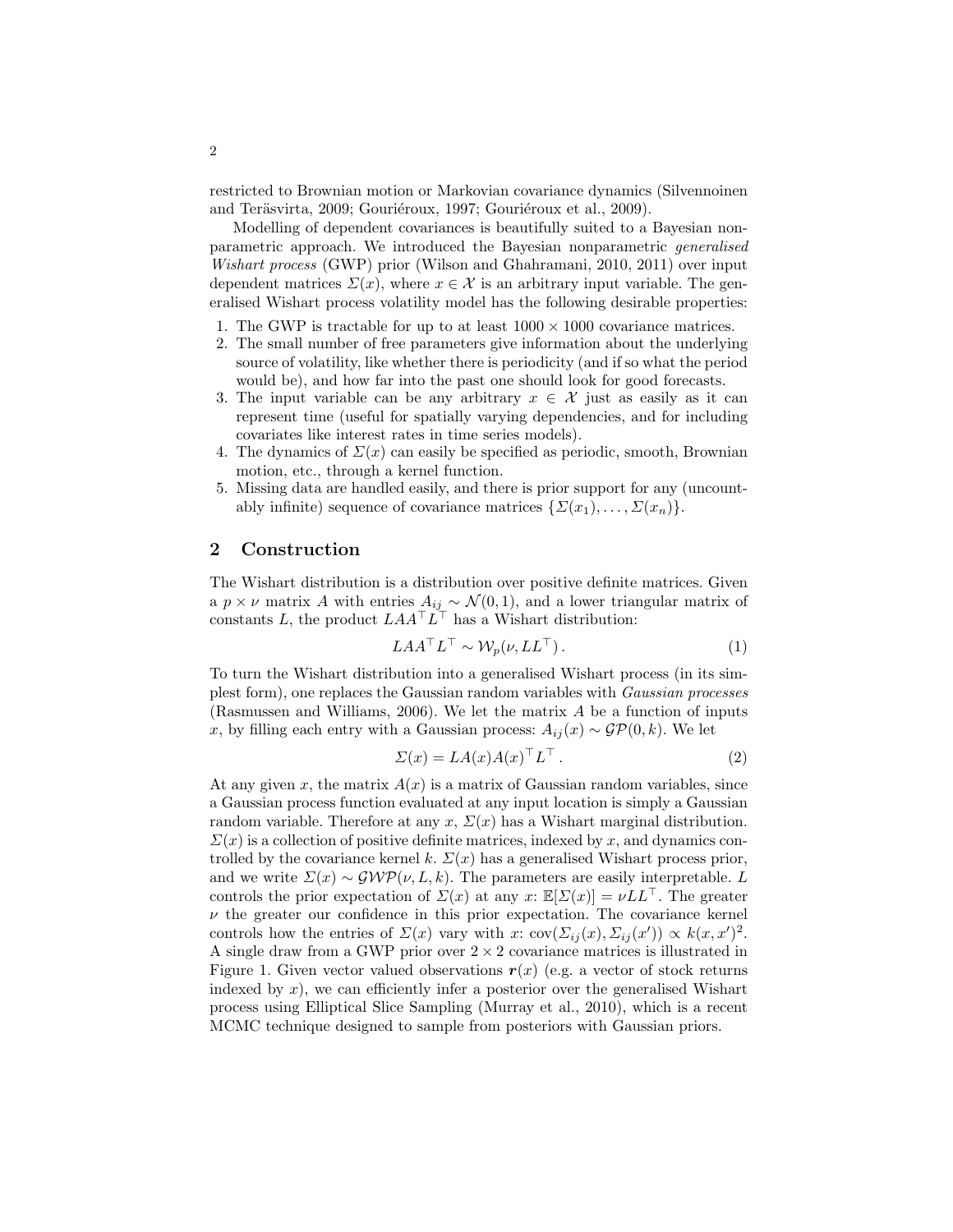

Fig. 1. A draw from a generalised Wishart process (GWP). Each ellipse is a  $2 \times 2$ covariance matrix indexed by time, which increases from left to right. The rotation indicates the correlation between the two variables, and the axes scale with the diagonals of the matrix. Like a draw from a Gaussian process is a collection of function values indexed by time, a draw from a GWP is a collection of matrices indexed by time.

#### 3 Results

We generated a 2 × 2 time varying covariance matrix  $\Sigma_p(t)$  with periodic components, simulating data at 291 time steps from a Gaussian:

$$
\mathbf{y}(t) \sim \mathcal{N}(\mathbf{0}, \Sigma_p(t)). \tag{3}
$$

Periodicity is especially common to financial and climate data, where daily trends repeat themselves. For example, the intraday volatility on equity indices and currency exchanges has a periodic covariance structure. Andersen and Bollerslev  $(1997)$  discuss the lack of – and critical need for – models that account for this periodicity. With a GWP, we can simply use a periodic kernel function, whereas in previous Wishart process volatility models (Bru, 1991; Gouriéroux et al., 2009), we are stuck with a Markovian covariance structure. Figure 2 shows the results. We also performed step ahead forecasts of  $\Sigma(t)$  on financial data with promising results, elucidated in Wilson and Ghahramani (2010, 2011). The recent Gaussian process regression network (GPRN) (Wilson et al., 2011, 2012) uses a GWP noise model, and extends the multi-task Gaussian process framework to handle *input dependent* signal and noise correlations between multiple responses. The GPRN has strong predictive performance and scalability on many real datasets, including a gene expression dataset with 1000 response variables.



Fig. 2. Reconstructing the historical  $\Sigma_p(t)$  for the periodic data set. We show the truth (green), and GWP (blue), WP (dashed magenta), and MGARCH (thin red) predictions. a) and b) are the diagonal elements of  $\Sigma_p(t)$ , c) is the covariance.